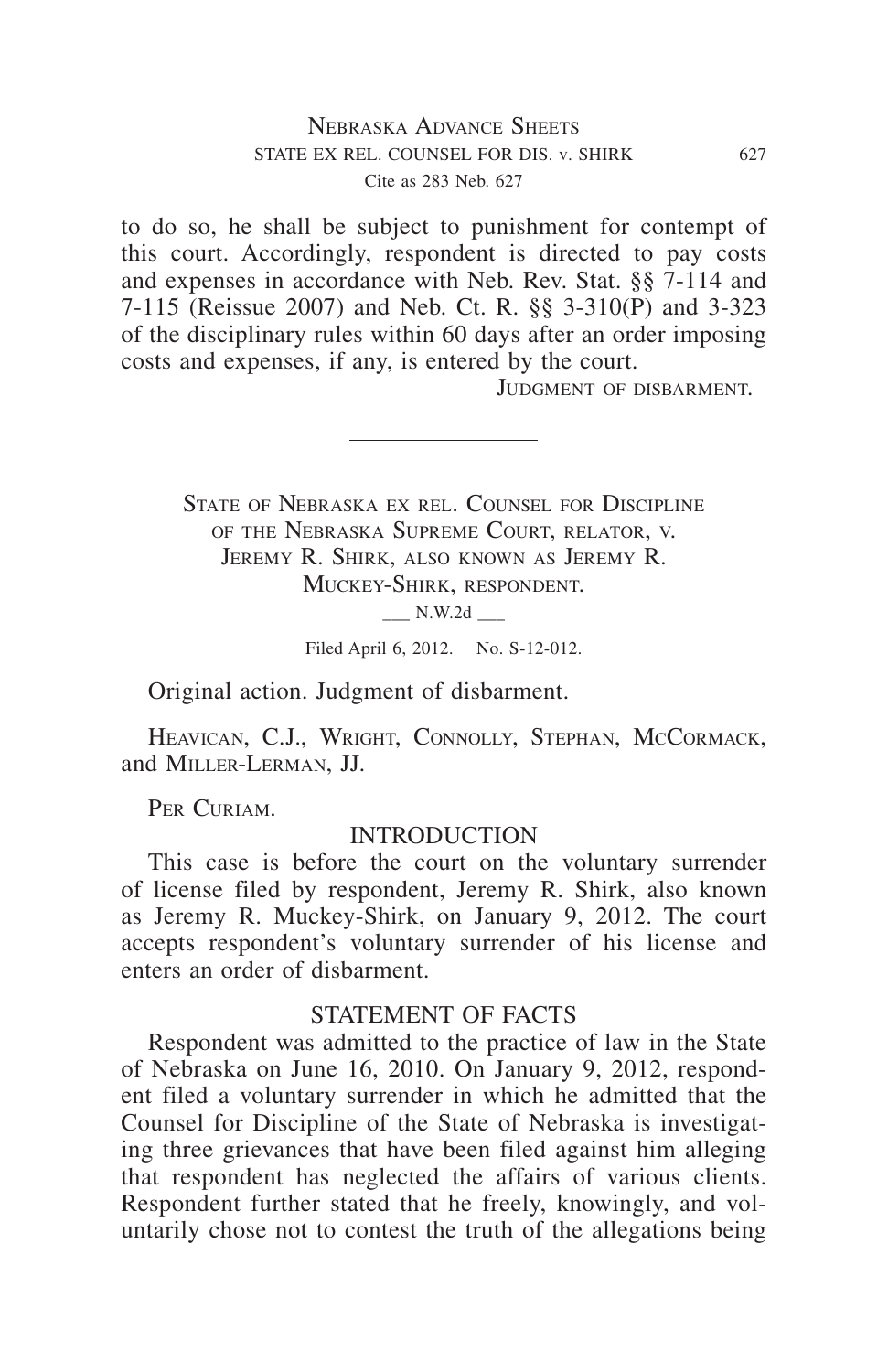made against him. He further stated that he freely, knowingly, and voluntarily surrendered his privilege to practice law in the State of Nebraska. Respondent further stated that he freely, knowingly, and voluntarily waived his right to notice, appearance, or hearing prior to the entry of an order of disbarment and consented to the entry of an immediate order of disbarment.

## ANALYSIS

Neb. Ct. R. § 3-315 of the disciplinary rules provides in pertinent part:

(A) Once a Grievance, a Complaint, or a Formal Charge has been filed, suggested, or indicated against a member, the member may voluntarily surrender his or her license.

(1) The voluntary surrender of license shall state in writing that the member knowingly admits or knowingly does not challenge or contest the truth of the suggested or indicated Grievance, Complaint, or Formal Charge and waives all proceedings against him or her in connection therewith.

Pursuant to § 3-315 of the disciplinary rules, we find that respondent has voluntarily surrendered his license to practice law and knowingly does not challenge or contest the truth of the allegations made against him. Further, respondent has waived all proceedings against him in connection therewith. We further find that respondent has consented to the entry of an order of disbarment.

#### **CONCLUSION**

Upon due consideration of the court file in this matter, the court finds that respondent has stated that he freely, knowingly, and voluntarily admits that he does not contest the allegations being made against him. The court accepts respondent's voluntary surrender of his license to practice law, finds that respondent should be disbarred, and hereby orders him disbarred from the practice of law in the State of Nebraska, effective immediately. Respondent shall forthwith comply with all terms of Neb. Ct. R. § 3-316 of the disciplinary rules, and upon failure to do so, he shall be subject to punishment for contempt of